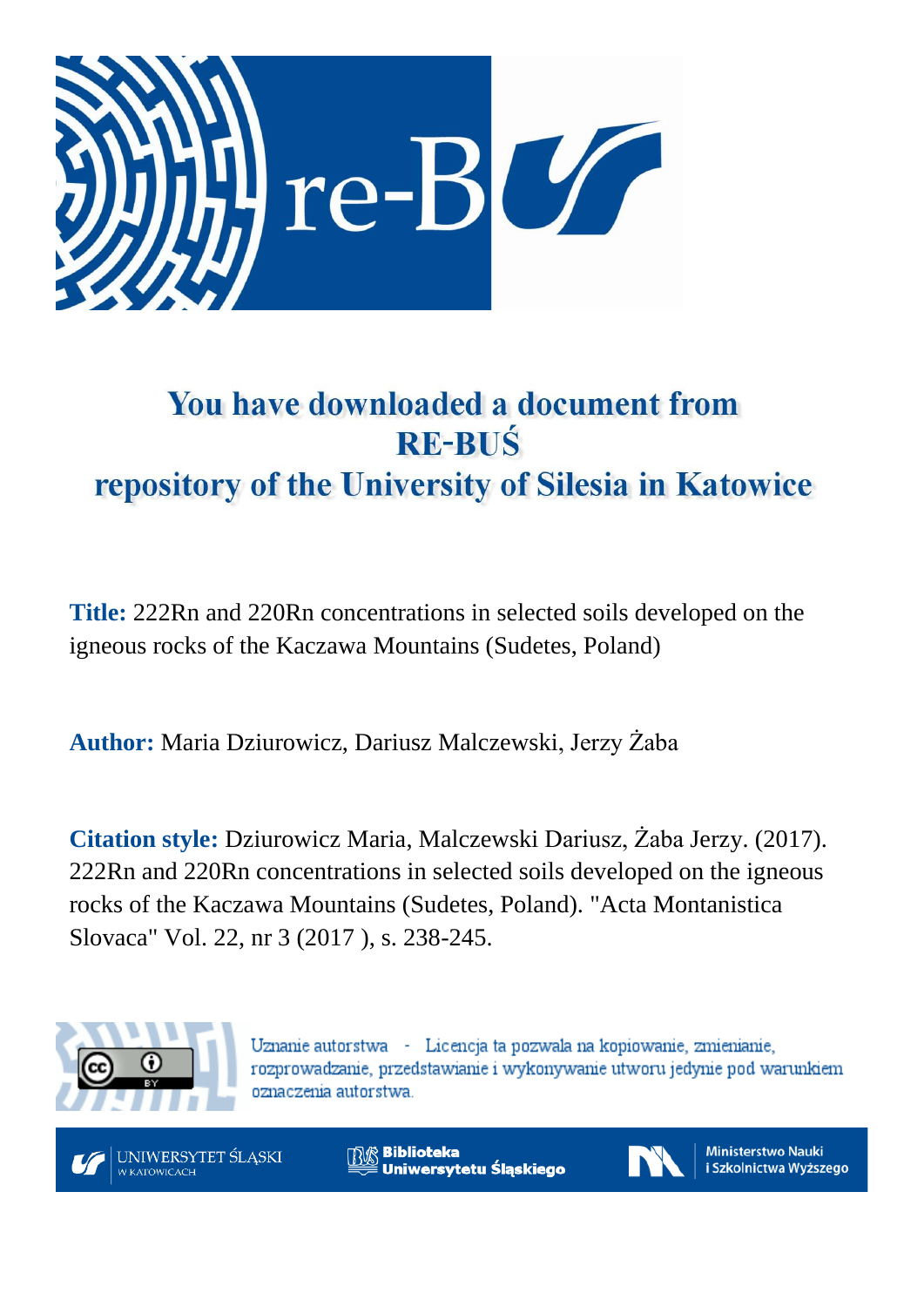# **<sup>222</sup>Rn and <sup>220</sup>Rn concentrations in selected soils developed on the igneous rocks of the Kaczawa Mountains (Sudetes, Poland)**

# *Maria Dziurowicz<sup>1</sup> , Dariusz Malczewski<sup>1</sup> and Jerzy Żaba<sup>1</sup>*

*This study presents the preliminary results of 222Rn (radon) and 220Rn (thoron) concentrations that were measured in the soils developed on igneous rocks including mafic (pillow lavas, basalts and melaphyre) and acid (keratophyre, rhyolite and rhyolitic tuff) rocks at ten locations in the Kaczawa Mountains (SW Poland). The measurements were carried out at sampling depths of 10, 40 and 80 cm using a RAD7 portable radon system. The highest concentrations of radon (222Rn) were mainly observed in the soils overlaying acid igneous rocks. The highest value of 11 kBq m-3 was obtained at a depth of 10 cm for soils overlaying melaphyre. At depths of 40 and 80 cm, the averages of 222Rn concentrations showed the same values of 3.6 kBq m-3 for all of the soils investigated. The highest concentrations of thoron (220Rn) were observed in soils overlaying acid igneous rocks, i.e. the value of 49 kBq m-3 at a depth of 40 cm for soils overlaying rhyolitic tuff. In the soils developed on basalts, the average concentrations of 222Rn increased with the sampling depth, whereas the average concentrations of thoron (220Rn) decreased with increasing sampling depth. Positive correlations were found between 232Th activity in the parent rocks and soil gas 220Rn concentrations at all of the sampling depths, whereas a positive correlation between soil gas 222Rn and the 238U activity concentration in the parent rocks was only found at a depth of 40 cm.* 

*Key words: Rn, radon concentrations, thoron concentrations, soil gas, in situ measurements. Sudetes.* 

#### **Introduction**

Radon is an odourless, colourless, inert gas with isotopes of relatively short half-lives, two of which are naturally present in the environment with significance for practical purposes - radon 222Rn (T1/2 = 3.64 d) belongs to the 238U decay series as a product of the  $\alpha$ -decay of 226Ra and thoron 220Rn (T1/2 = 55.6 s) belongs to the 232Th decay series as a product of the α-decay of 224Ra (Firestone, 1996). The applicability of both 222Rn (radon) and 220Rn (thoron) has become increasingly recognised as tracers in the field of environmental geosciences (Khattak et al., 2011), among others, in hydrology for investigations of groundwater migration processes and in earthquakes and volcanic activity as a possible precursor of these events (Cox et al., 1980; Gervino et al., 2012; Ramola et al., 1990). Some investigations have been done to measure 222Rn concentrations for soils developed on fault zones and uranium deposits (King, 1978; Solecki 1997; Malczewski and Żaba, 2007).

As a radioactive gas naturally emitted from the ground, radon has recently become an excellent tool in every aspect of geological research. The radon concentration values are correlated with the geological characteristics of the area studied. Radon measurements have usually been carried out in regions where high levels could have been expected (Malczewski and Żaba, 2007).

In the present study, the authors report the first results of 222Rn (radon) and 220Rn (thoron) concentrations measured at various depths in soils, mostly regosols and lithosols, developed on the igneous rocks at ten locations in the area of the Kaczawa Mountains in southwestern Poland (Fig. 1). These measurements presented here were taken in June 2014.

<sup>1</sup>  *Maria Dziurowicz, Dariusz Malczewski, Jerzy Żaba*, The Faculty of Earth Sciences, The University of Silesia, Będzińska 60, 41-200 Sosnowiec, Poland, maria.dziurowicz@us.edu.pl, dariusz.malczewski@us.edu.pl, jerzy.zaba@us.edu.pl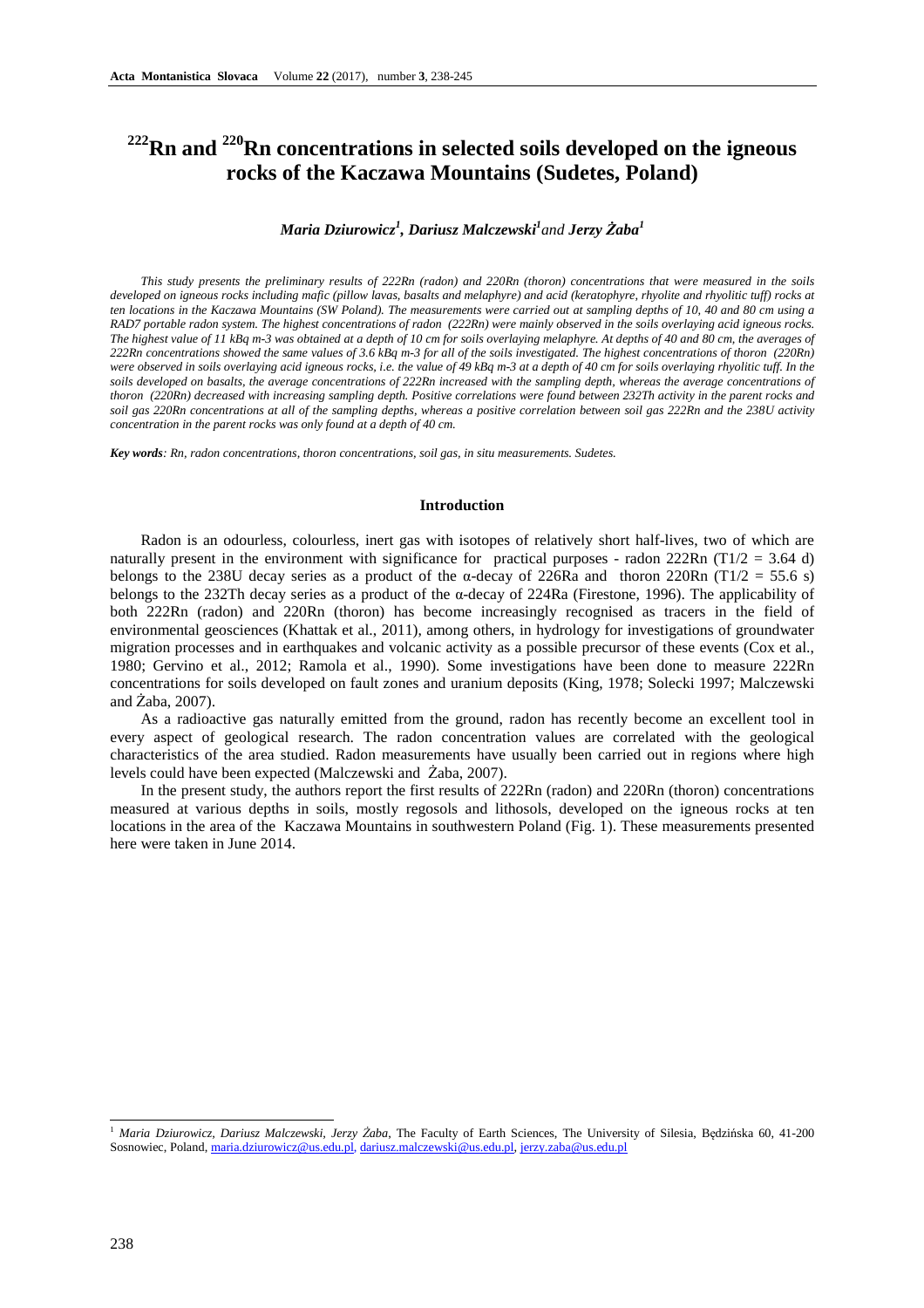

*Fig. 1. Schematic map of the Kaczawa Unit in the West Sudetes showing in situ measurement locations 1-10. Age assignments: Pt, Proterozoic; Cm, Cambrian; Or, Ordovician; D, Devonian; C, Carboniferous; 1, early; 3, late. After: Aleksandrowski and Mazur, 2002.* 

The Kaczawa metamorphic complex (the Lower Unit of the Kaczawa Mountains) is the largest geological unit of the Sudetes and is composed of Paleozoic low-grade metamorphic rocks of sedimentary and volcanic origin. The age of these rocks dates from the Cambrian/Ordovician period through the Lower Carboniferous (Aleksandrowski and Mazur, 2002; Kryza et al., 1990). Tertiary tectonic activity terminated the development of the Miocene-aged basalts.

The main purpose of the study was to show the preliminary results of measurements of 222Rn (radon) and 220Rn (thoron) concentrations in soils developed on igneous rocks in the area of the Kaczawa Mountains as a function of the 238U and 232Th activity concentrations in the parent rocks. The relationships between the radon and thoron concentrations and meteorological factors such as temperature, atmospheric pressure and relative humidity were not performed here because the variability of meteorological parameters is complex and requires more experimental data.

#### **Materials and Methods**

In-situ measurements of  $^{222}$ Rn and  $^{220}$ Rn concentrations in the soils in the Kaczawa Mountains were carried out using a RAD7 portable radon system (Durridge Company, Inc.) working in sniff mode. The system contains a solid-state ion-implanted planar silicon detector and a built-in pump with a flow rate of 1 L min<sup>-1</sup>. Inlet filters with a pore size of 1 µm block fine dust particles and radon daughters from entering the test chamber. The alpha spectrometry that is used by RAD7 system permits the signals of the  $^{222}$ Rn and  $^{220}$ Rn progeny to be spectrally separated as these have different alpha energies. The detector operates in a wide range of external relative humidity from 0 % to 95 % and internal humidity of 0 % to 10 % with a sensitivity of 4 Bq m<sup>-3</sup> and an upper linear detection limit of 800 kBq m<sup>-3</sup> (User Manual: Durridge Company Inc., 2000).



*Fig. 2. 16 cm long soil gas probe.* 

The 16, 46 and 106 cm long soil gas probes that were used for the field work were made of stainless steel (Fig 2). These probes were inserted into the soil at depths of 10, 40 and 80 cm. After inserting the probe at the specified depth, the sampling outlet was connected to the inlet of the RAD7 via a small drying tube, which allowed the air to be removed from the soil and delivered directly to the detector chamber without dilution by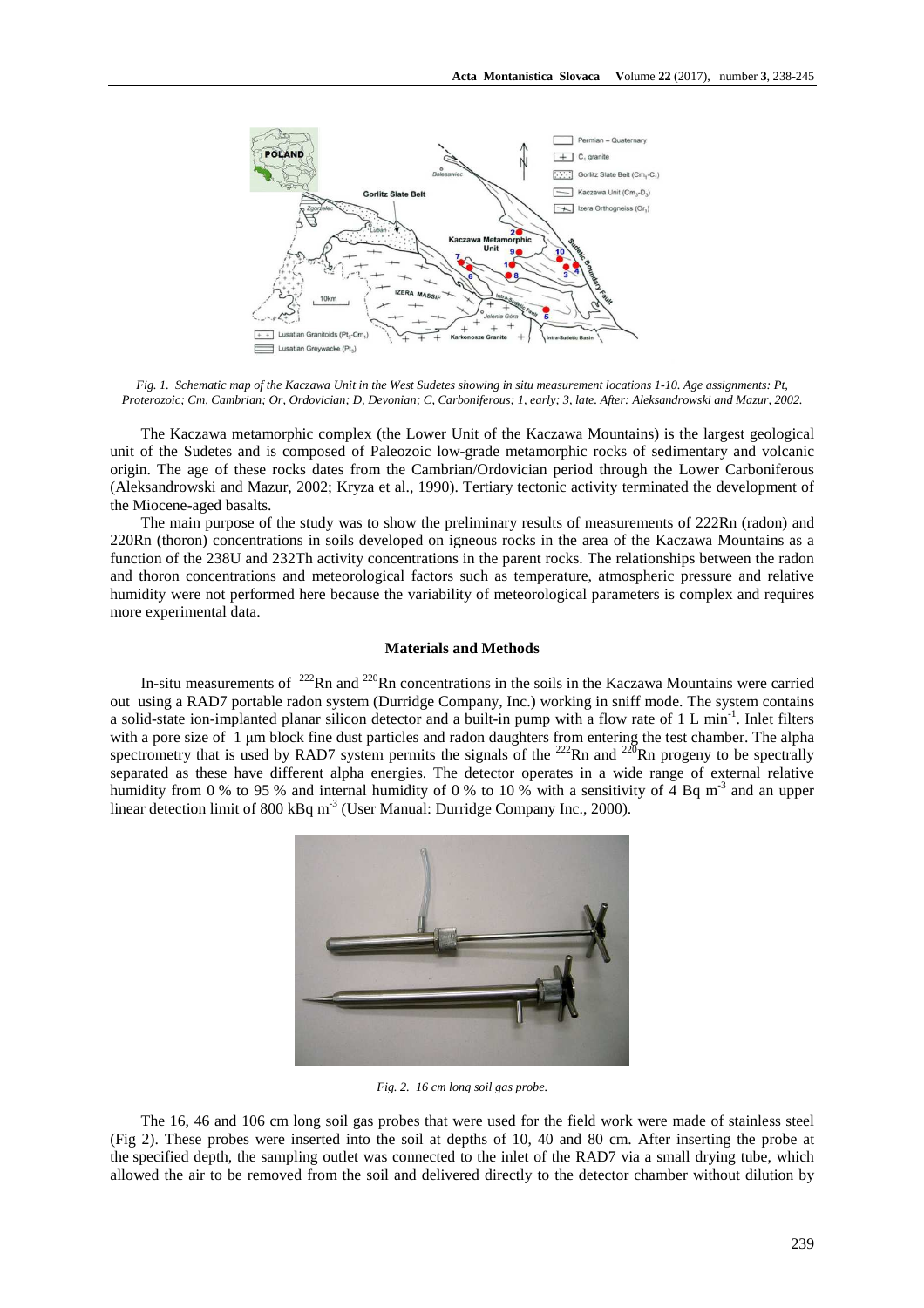outside air. In our measurements, the cycle time was 15 min and three cycles were performed. A single run at a specified depth was 45 min. The final result was the mean of these three measurement cycles.

The activity concentrations of primordial radionuclides  $(^{40}K, ^{232}Th$  and  $^{238}U$ ) in the igneous parent rocks of the Kaczawa Mountains were determined using an HPGe gamma-ray spectrometry system (Makowska, 2010). The system GX3020 (Canberra Industries) is based on coaxial HPGe Extended Range detector with a relative efficiency of 32 %, energy resolution of 0.86 keV at 122 keV and 1.76 keV at 1332 keV, and detector bias voltage of 4000 V. The rock samples, after crushing and then six-month collection, were measured in Marinelli 450 containers with the total duration of a single measurement of two days. For the efficiency calibration, determination of radionuclides and their activities the LabSOCS (Laboratory Sourceless Calibration Software) and Genie 2000 v.3 software packages were used. The activities of the particular radionuclides were calculated from the following gamma transitions (energy in keV): non series -  ${}^{40}$ K (1460.8), thorium series -  ${}^{208}$ Tl (510.8, 583.1, 860.6 and 2614.5), <sup>212</sup>Pb (238.6 and 300.0), <sup>228</sup>Ac (338.3, 911.6 and 969.1), uranium series - <sup>214</sup>Pb (241.9, 295.2 and 351.9) and <sup>214</sup>Bi (609.3, 1120.3 and 1764.5).

#### **Results and Discussion**

The soil gas  $^{222}$ Rn and  $^{220}$ Rn concentrations for all ten measurement locations are given in Table 1.

|  | Tab. 1. Soil gas <sup>222</sup> Rn and <sup>220</sup> Rn concentrations at specified depths in soils developed on igneous rocks. Uncertainties are quoted as two |  |
|--|------------------------------------------------------------------------------------------------------------------------------------------------------------------|--|
|  | standard deviations of counting.                                                                                                                                 |  |

|                | <b>Measurement</b>                                                             | <b>Parent rock</b> |            | <b>Meteorological</b><br>conditions                                                  | <b>Sampling</b><br>depth | $222$ Rn (radon)<br>concentration                    | $220$ Rn<br>(thoron)                                    |
|----------------|--------------------------------------------------------------------------------|--------------------|------------|--------------------------------------------------------------------------------------|--------------------------|------------------------------------------------------|---------------------------------------------------------|
| No.            | <b>Locations</b>                                                               | <b>Type</b>        | Age        | Temperature (t)<br><b>Relative humidity</b><br>(RH)                                  | [cm]                     | [Bq m <sup>-3</sup> ]                                | concentration<br>[Bq m <sup>-3</sup> ]                  |
| $\mathbf{1}$   | Wielislaw Organ<br>N51°02.091'<br>E015°52.126'<br>$h = 202 \text{ m}$          | Rhyolite           | Permian    | $t=24.6^{\circ}$ C RH= 23%<br>t=26.9°C RH=19%<br>$t=24.9^{\circ}C$ RH=22%            | 10<br>40<br>80           | $4262 \pm 736$<br>$6200 \pm 1642$<br>$9898 \pm 2031$ | $11563 \pm 824$<br>$6020 \pm 697$<br>$5593 \pm 565$     |
| $\overline{2}$ | Wilcza Mountain<br>N51°06.328'<br>E015°54.712' h = 262 m                       | <b>Basalt</b>      | Miocen     | $t=32.4^{\circ}$ C RH= 7%<br>$t=28.6^{\circ}$ C RH=23%<br>t=33.6 $^0$ C RH=24%       | 10<br>40<br>80           | $517 \pm 100$<br>$1198 \pm 129$<br>$1262 \pm 147$    | $6916 \pm 1018$<br>$2303 \pm 292$<br>$1219 \pm\ 124$    |
| 3              | Myślibórz Gorge<br>N51°00.904'<br>E016°05.997'<br>$h = 303$ m                  | Pillow lava        | Cambrian   | $t=22.1^{\circ}$ C RH= 14%<br>t=24.6 $^0$ C RH=30%<br>$t=23.4^{\circ}C$ RH=31%       | 10<br>40<br>80           | $327 \pm 48$<br>$430 \pm 130$<br>$832 \pm 120$       | $660 \pm 214$<br>$532 \pm 176$<br>$473 \pm 144$         |
| 4              | Myślibórz<br>Small Organ<br>N51°01.304'<br>E016°07.718'<br>$h = 347 \text{ m}$ | <b>Basalt</b>      | Miocen     | $t=21.2$ <sup>o</sup> C RH= 21%<br>t=22.2 $^0$ C RH=24%<br>$t=21.4^{\circ}$ C RH=25% | 10<br>40<br>80           | $1572 \pm 158$<br>$4873 \pm 1204$<br>$5297 \pm 1281$ | $2626 \pm 270$<br>$1431 \pm 172$<br>$1262 \pm 214$      |
| 5              | Mysłów<br>N50°54.920'<br>E015°58.443'<br>$h = 493$ m                           | Keratophyre        | Ordovician | $t=26.6^{\circ}$ C RH= 5 %<br>$t=25.0^{\circ}$ C RH= 4%<br>t=29.0 $^0$ C RH=22%      | 10<br>40<br>80           | $2658 \pm 330$<br>$6245 \pm 440$<br>$1861 \pm 409$   | $26866 \pm 1256$<br>$20051 \pm 923$<br>$3928 \pm 395$   |
| 6              | Wleński Gródek<br>N51°01.051'<br>E015°39.752'<br>$h = 342 \text{ m}$           | Pillow lava        | Cambrian   | $t=12.4^{\circ}$ C RH= 35%<br>$t=11.4^0C$ RH=37%<br>t= $10.6^{\circ}$ C RH= $24\%$   | 10<br>40<br>80           | $1435 \pm 303$<br>$3354 \pm 353$<br>$6085 \pm 1017$  | $1532 \pm 360$<br>$802 \pm 162$<br>$3756 \pm 320$       |
| 7              | Wleński Gródek<br>N51°00.771'<br>E015°39.397'<br>$h = 397 \text{ m}$           | <b>Basalt</b>      | Miocen     | $t=11.7^{\circ}$ C RH= 22%<br>t=19.4 $^0$ C RH= 4%<br>$t=19.5^0C$ RH=29%             | 10<br>40<br>80           | $903 \pm 236$<br>$258 \pm 96$<br>$7136 \pm 626$      | $9433 \pm 698$<br>$3427 \pm 350$<br>$2908 \pm 172$      |
| 8              | Lubiechowa<br>N50°59.842'<br>E015°50.375'<br>$h = 365$ m                       | Melaphyre          | Permian    | $t=17.3^{\circ}C$ RH= 4 %<br>$t=20.5^{\circ}C$ RH=26%<br>t=18.2 $^0$ C RH=27%        | 10<br>40<br>80           | $11324 \pm 1382$<br>$4489 \pm 564$<br>$1121 \pm 484$ | $10068 \pm 1128$<br>$2554 \pm 502$<br>$1033 \pm 144$    |
| 9              | Dynowice<br>N51°03.427'<br>E015°51.675'<br>$h = 181 \text{ m}$                 | Rhyolitic tuff     | Permian    | $t=25.2$ <sup>o</sup> C RH= 8%<br>t=27.3 $^0C$ RH=26%<br>t=26.1 $^0$ C RH=26%        | 10<br>40<br>80           | $1000 \pm 255$<br>$2305 \pm 194$<br>$1233 \pm 207$   | $17922 \pm 1430$<br>$48842 \pm 4074$<br>$12091 \pm 629$ |
| 10             | Czartowska Rock<br>N 51°02.15'<br>E016°01.687'<br>$h = 442 \text{ m}$          | <b>Basalt</b>      | Miocen     | t=18.3 $^0C$ RH= 8%<br>$t=21.6^{\circ}$ C RH=25%<br>t=18.8 $^0$ C RH=26%             | 10<br>40<br>80           | $1161 \pm 270$<br>$6505 \pm 953$<br>$860 \pm 277$    | $2656 \pm 234$<br>$3561 \pm 578$<br>$1329 \pm 225$      |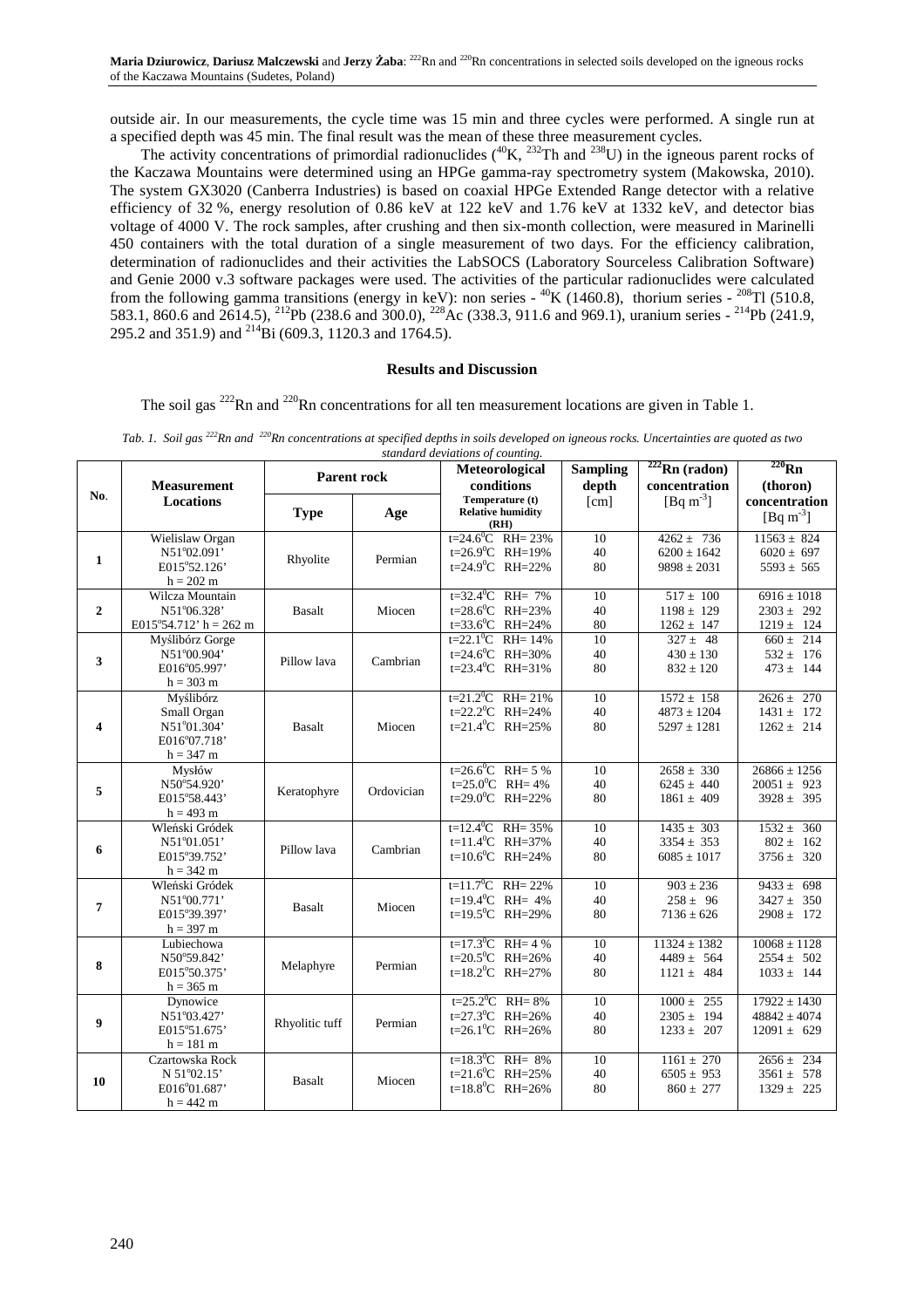#### **At 10 cm**

Soil gas <sup>222</sup>**Rn concentrations at a depth of 10 cm** (Tab. 1) varied from 327 Bq m<sup>-3</sup> at point 3 (pillow lava, Myślibórz Gorge) to 11.3 kBq m<sup>-3</sup> at point 8 (melaphyre, Lubiechowa) with an arithmetic mean of ca  $2500$  Bq m<sup>-3</sup>. It is interesting to note that for soil developed on melaphyre, which is a volcanic rock similar to basalt in origin and appearance (palaeozoic basalt), the value of the  $222$ Rn concentration was exceptionally high in comparison with the other locations at the same depth. The arithmetic mean without the value for melaphyre equalled 1550 Bq m<sup>-3</sup>, i.e. nearly two times less. However, in order for the authors to come to the appropriate conclusion, additional measurements at this location are required.

The soil gas <sup>220</sup>**Rn concentrations at a depth of 10 cm** (Tab. 1) varied from 660 Bq m<sup>-3</sup> (Myśliborz Gorge, pillow lava) to 27 kBq m<sup>-3</sup> (Mysłów, keratophyre) with an arithmetic mean of 9024 Bq m<sup>-3</sup>.

#### **At 40 cm**

Soil gas <sup>222</sup>**Rn concentrations at a depth of 40 cm** (Tab. 1) varied from 258 Bq m<sup>-3</sup> at point 7 (basalt, Wleński Gródek) to 6506 Bq m<sup>-3</sup> at point 10 (basalt, Czartowska Rock) with an arithmetic mean of ca 3600 Bq m<sup>-3</sup>. The highest concentrations ( $> 6000$  Bq m<sup>-3</sup>) were recorded at three locations, i.e. at points 1 (rhyolite, Wielisław Organ), at point 5 (keratophyre, Mysłów) and at point 10 (basalt, Czartowska Rock). Exceptionally low <sup>222</sup>Rn concentrations (< 500 Bq m<sup>-3</sup>) were noted at points 3 (pillow lava, Myślibórz Gorge) and 7 (basalt, Wleński Gródek). The concentrations of  $^{222}$ Rn measured at a depth of 50 cm in soil gas developed on granitic rocks between 133 Bq m<sup>-3</sup> and 143 kBq m<sup>-3</sup> were reported in Northern Malaysia (Almayahi et al., 2013).

Soil gas **<sup>220</sup>Rn concentrations at 40 cm** (Tab. 1) varied from 532 Bq m-3 (Myśliborz Gorge, pillow lava) to 49 kBq m<sup>-3</sup> (Dynowice, rhyolitic tuff) with an arithmetic mean of 8952 Bq m<sup>-3</sup>. The concentrations of <sup>220</sup>Rn at a depth of 50 cm that ranged from 35 to 403 Bq m<sup>-3</sup> were observed in Malaysia (Almayahi et al., 2013).

## **At 80 cm**

At **a depth of 80 cm** (Tab. 1), the highest soil gas **<sup>222</sup>Rn concentration** of 9899 Bq m-3 was found at location 1 (rhyolite, Wielisław Organ), and the lowest value of 833 Bq m<sup>-3</sup> was measured at location 3 (pillow lava, Myślibórz Gorge) with an arithmetic mean of 3600 Bq m<sup>-3</sup>, which is significantly lower than an average (32 kBq m-3) reported for <sup>222</sup>Rn in a study of soils developed on metamorphic and sedimentary rocks at 80 cm in the Kaczawa Mountains (Wołkowicz, 2007). In the Kaczawa Mountains the average concentrations of  $^{222}$ Rn at 10, 40 and 80 cm are definitely lower than those observed in similar soils in the neighbouring Karkonosze-Izera Block, i.e. 8, 78 and 224 kBq m<sup>-3</sup>, respectively (Malczewski and Żaba, 2007). An average concentration of <sup>222</sup>Rn in soil gas developed on weathered granite of 100 kBq m<sup>-3</sup> was reported in Guangdong Province, China (Wang et al., 2012).

The soil gas **<sup>220</sup>Rn concentrations at a depth of 80 cm** (Tab. 1) ranged from 473 Bq m-3 (Myśliborz Gorge, pillow lava) to 12 kBq m<sup>-3</sup> (Dynowice, rhyolitic tuff), with an arithmetic mean of 3359 Bq m<sup>-3</sup>. In the Kaczawa Mountains region the average concentrations of <sup>220</sup>Rn at 40 and 80 cm are lower than those observed in similar soils in the neighbouring Karkonosze-Izera Block, i.e., 12.7 and 16.3 kBq m<sup>-3</sup>, respectively (Malczewski and Żaba, 2007). At 10 cm these concentrations were comparable - 9024 and 5450 Bq m<sup>-3</sup>, respectively. A significantly higher average concentration of  $^{220}$ Rn of 294 kBq m<sup>-3</sup> at a depth of 80 cm was recorded in Guangdong Province, China (Wang et al., 2012). However, the authors did not explain the origin of such high concentrations of  $^{220}$ Rn in the investigated soil gas.

# **Concentrations of <sup>222</sup>Rn in soils developed on basalts**

In the Kaczawa Mountains measurements of  $222$ Rn concentrations in the soils developed on basalts were taken at four locations: 2 (Wilcza Mountain), 4 (Myślibórz Small Organ), 7 (Wleński Gródek) and 10 (Czartowska Rock). The data that were collected permitted the authors to draw preliminary conclusions regarding these soils at the specified depths. As can be seen in Fig. 3, the soil gas  $^{222}$ Rn concentrations increase with increasing sampling depth with the average values of 1000, 3200 and 3600 Bq m<sup>-3</sup> for depths of 10, 40 and 80 cm, respectively.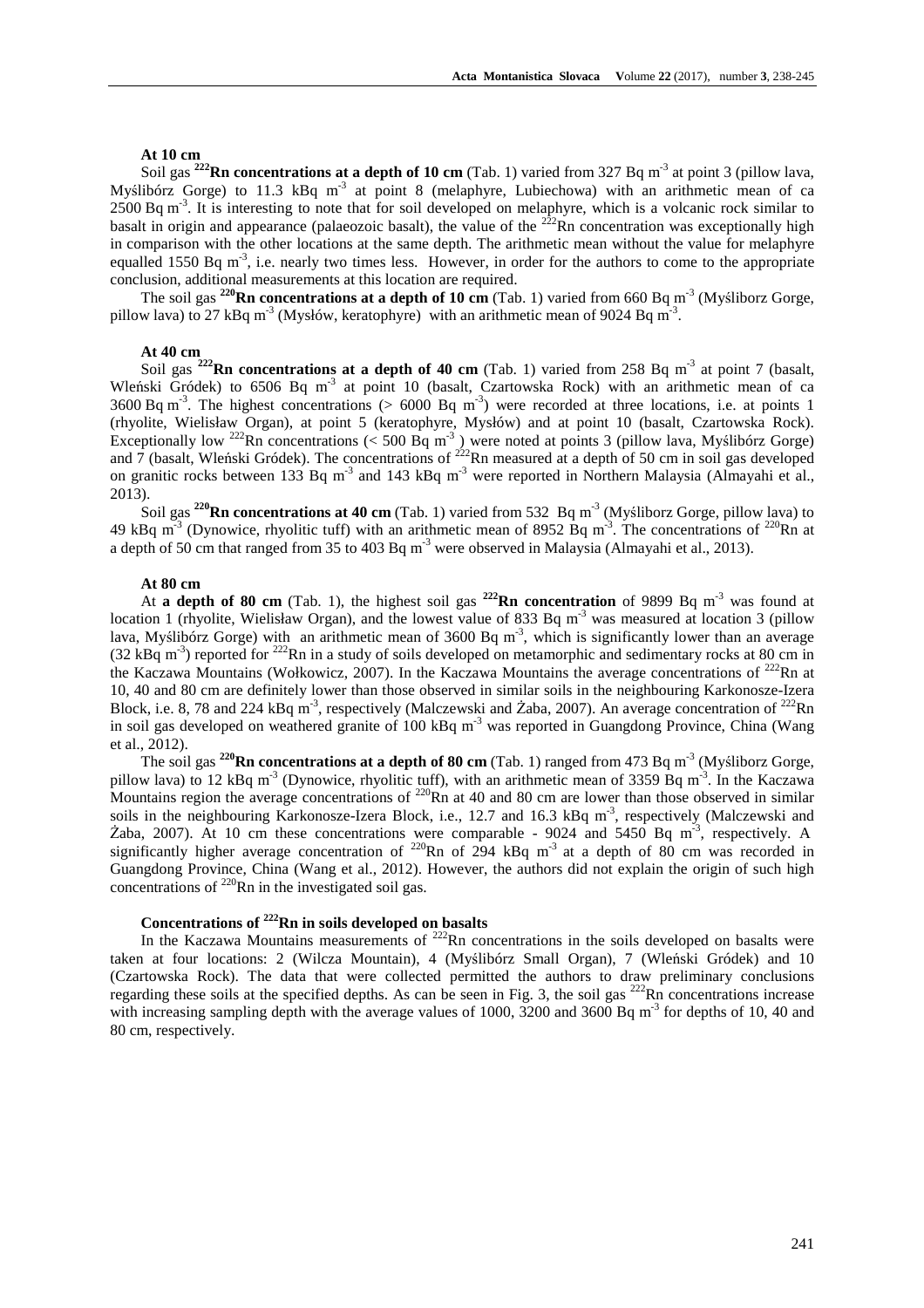

*Fig. 3. Average soil gas 222Rn concentrations at points located on soils developed on basalts vs. sampling depth.* 

# **Concentrations of <sup>220</sup>Rn in soils developed on basalts**

Measurement points located on soils developed on basalts were characterised by higher <sup>220</sup>Rn concentrations at  $10$  cm than at  $40$  and  $80$  cm. Fig. 4 shows a decrease in the average soil gas  $^{220}$ Rn concentrations with increasing sampling depth. A similar effect of  $^{220}$ Rn concentrations at points located on the slopes were observed in the Karkonosze-Izera Block (Malczewski and Żaba, 2007). More experimental data are needed to explore this effect.



*Fig. 4. Average soil gas <sup>220</sup>Rn concentrations at points located on soils developed on basalts vs. sampling depth.* 

Comparing Fig. 3 and 4, it is visible that the soil gas  $^{222}$ Rn concentrations increased with increasing sampling depth, whereas the soil gas  $^{220}$ Rn concentrations decreased with increasing sampling depth in soils developed on basalts. There are a few possible ways to interpret the different relationships for thoron and radon. Most of the thoron decay processes occur in soil with a relatively high concentration of thorium and therefore the  $^{220}$ Rn concentration is expected to be high. The  $^{220}$ Rn exhalation tends to decrease with an increase in depth, particularly when measured near the surface of basalts, which is why lower <sup>220</sup>Rn concentration values were measured at 80 cm (Fig. 4). Unlike  $^{220}$ Rn,  $^{222}$ Rn has a long half-life and it can accumulate in significantly higher concentrations; so, slight variations were observed in the  $^{222}$ Rn concentrations at depths of 40 and 80 cm (Fig. 3).

## **<sup>222</sup>Rn and <sup>238</sup>U correlations**

As can be seen in Fig. 5a, the soil gas  $^{222}$ Rn concentrations at a depth of 10 cm and parent rock  $^{238}$ U activities were uncorrelated  $(r = -0.02)$ . When excluding point 8 (melaphyre), the correlation coefficient becomes significantly positive,  $r = 0.40$  (Fig. 5b).



*Fig. 5. Soil gas <sup>222</sup>Rn concentration at a depth of 10 cm vs. <sup>238</sup>U activity: (a) for all of the measurement locations and (b) without point 8 (melaphyre). The solid lines represent linear fits, r – correlation coefficient.*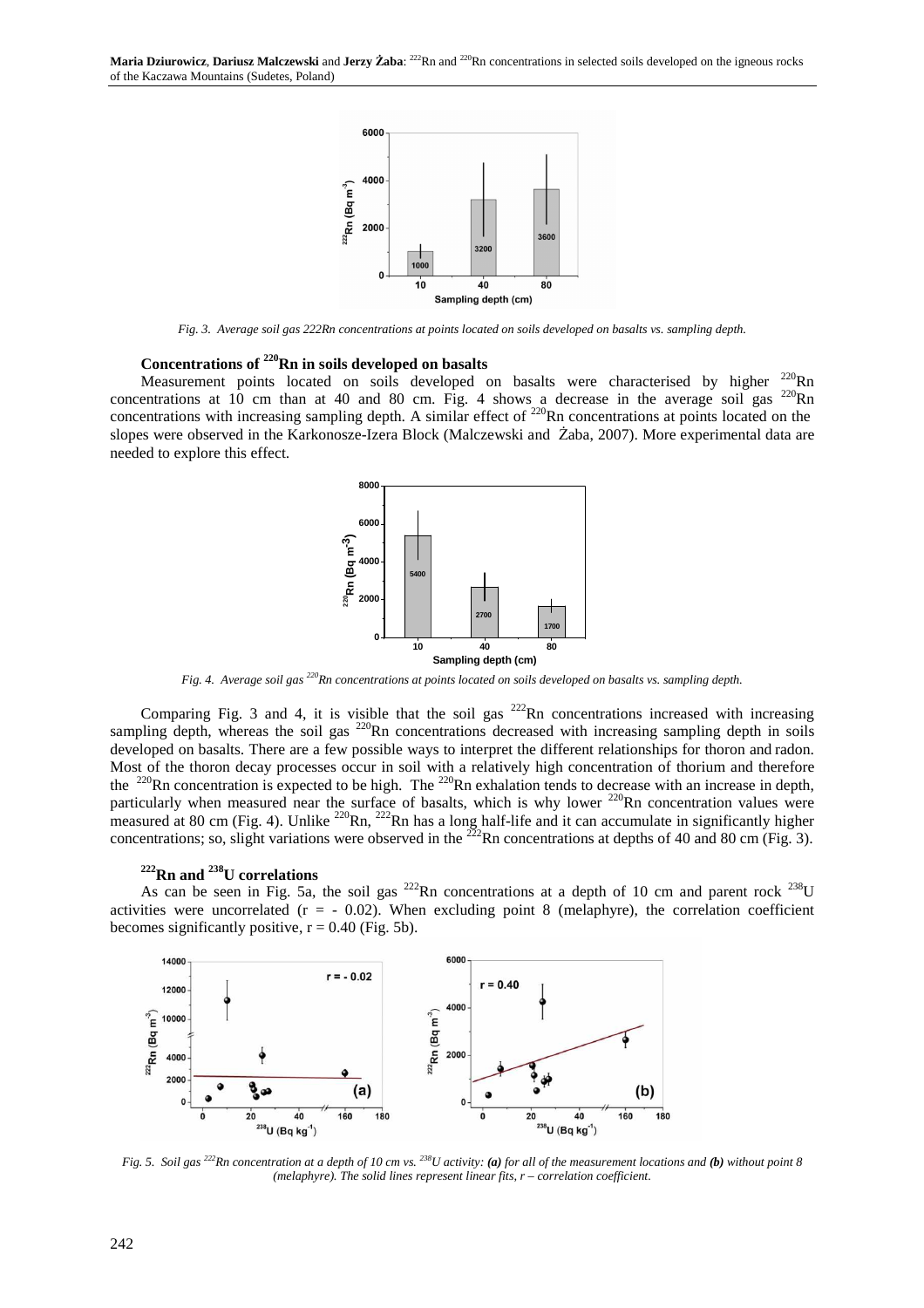At a depth of 40 cm, for all of the measurement locations, the correlation between  $^{222}$ Rn concentrations and  $^{238}$ U activity in the parent rocks was 0.41 (Fig. 6).



*Fig. 6. Soil gas <sup>222</sup>Rn concentration at a depth of 40 cm vs. <sup>238</sup>U activity. The solid line represents a linear fit, r – correlation coefficient.* 

At a depth of 80 cm, the correlation  $^{222}$ Rn –  $^{238}$ U was weak and negative, r = - 0.13 (Fig. 7).



*Fig. 7. Soil gas <sup>222</sup>Rn concentration at a depth of 80 cm vs. <sup>238</sup>U activity. The solid line represents a linear fit, r – correlation coefficient.* 

# **<sup>220</sup>Rn and <sup>232</sup>Th correlations**

As can be seen in Fig. 8, a strong correlation was observed  $(r = 0.93)$  between the <sup>232</sup>Th activity in the parent rocks and  $^{220}$ Rn soil gas concentrations at a depth of 10 cm.



*Fig. 8. Soil gas <sup>220</sup>Rn concentration at 10 cm vs. <sup>232</sup>Th activity. The solid line represents a linear fit, r – correlation coefficient.* 

At a depth of 40 cm, for all of the measurement locations, the correlation coefficient was 0.56 (Fig. 9a). When point 9 (rhyolitic tuff) was excluded the correlation coefficient increases to 0.96 (Fig. 9b).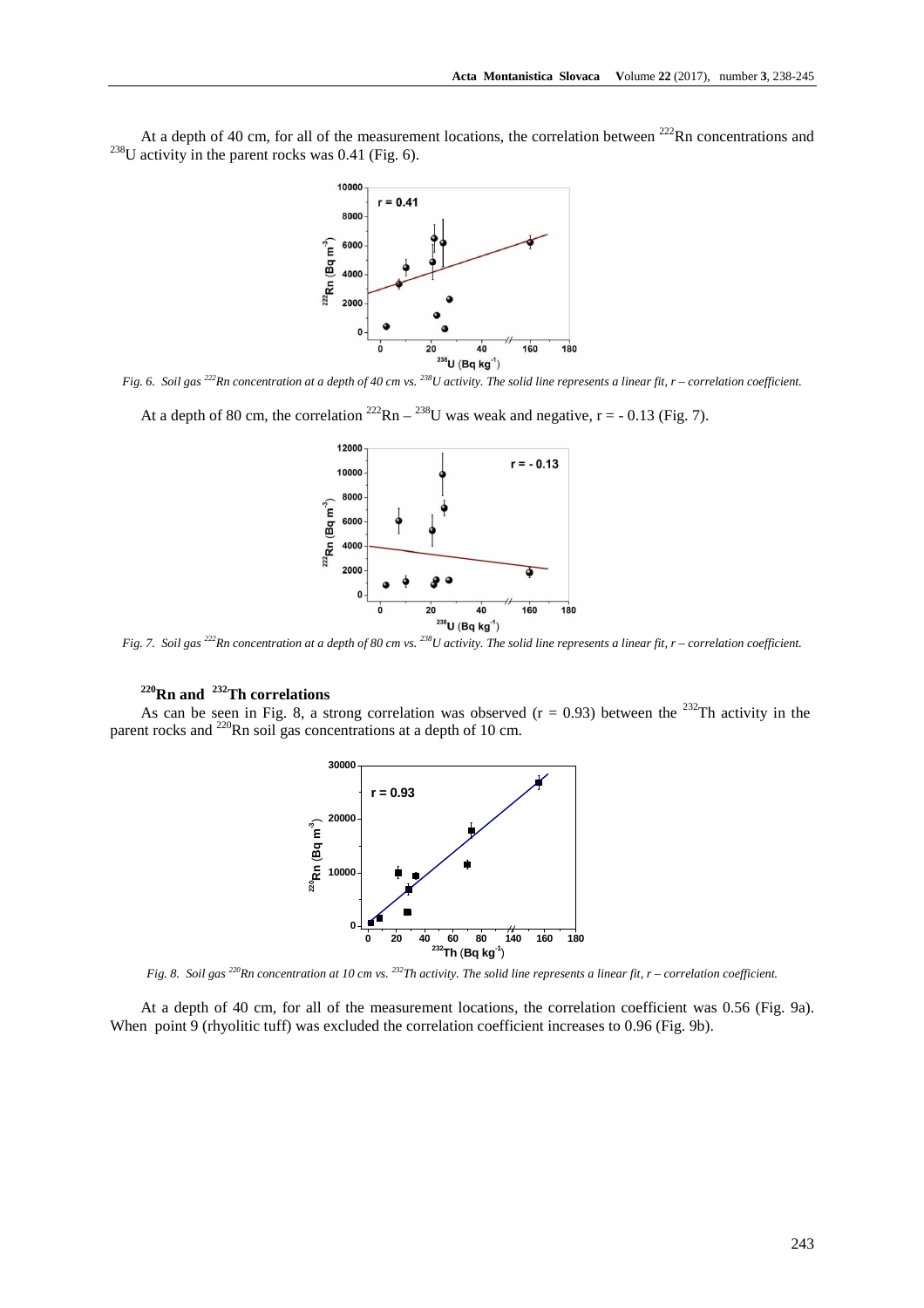

*Fig. 9. Soil gas <sup>220</sup>Rn concentration at 40 cm vs. <sup>232</sup>Th activity for all of the measurement locations (a) and (b) without point 9 (rhyolitic tuff). The solid lines represent linear fits, r – correlation coefficient.* 

At 80 cm the correlation between the <sup>232</sup>Th activity in the parent rocks and soil gas <sup>220</sup>Rn concentrations was lower than for those at 10 and 40 cm but it was still significant  $(r = 0.45,$  Fig. 10). Without the rhyolitic tuff, the correlation was slightly higher  $(r = 0.56)$ .



*Fig. 10. Soil gas <sup>220</sup>Rn concentration at 80 cm vs. <sup>232</sup>Th activity. The solid line represents a linear fit, r – correlation coefficient.* 

# **<sup>220</sup>Rn and <sup>222</sup>Rn correlations**

The average concentrations of <sup>220</sup>Rn and <sup>222</sup>Rn for all of the profiles were essentially uncorrelated  $(r = -0.07, Fig. 11a)$ . However, excluding the concentrations in soils developed on keratophyre and rhyolitic tuff, the correlation coefficient was  $0.68$  (Fig. 11b). This probably results from the predominance of  $^{220}$ Rn over  $^{222}$ Rn at locations 5 and 9 as an effect of the high activity concentrations of  $^{232}$ Th in the parent rocks.



*Fig. 11. Correlation of <sup>220</sup><i>Rn and* <sup>222</sup>*Rn concentrations averaged for all of the depths (a) and (b) without points 5 (keratophyre) and 9 (rhyolitic tuff). The solid lines represent linear fits, r – correlation coefficient.*